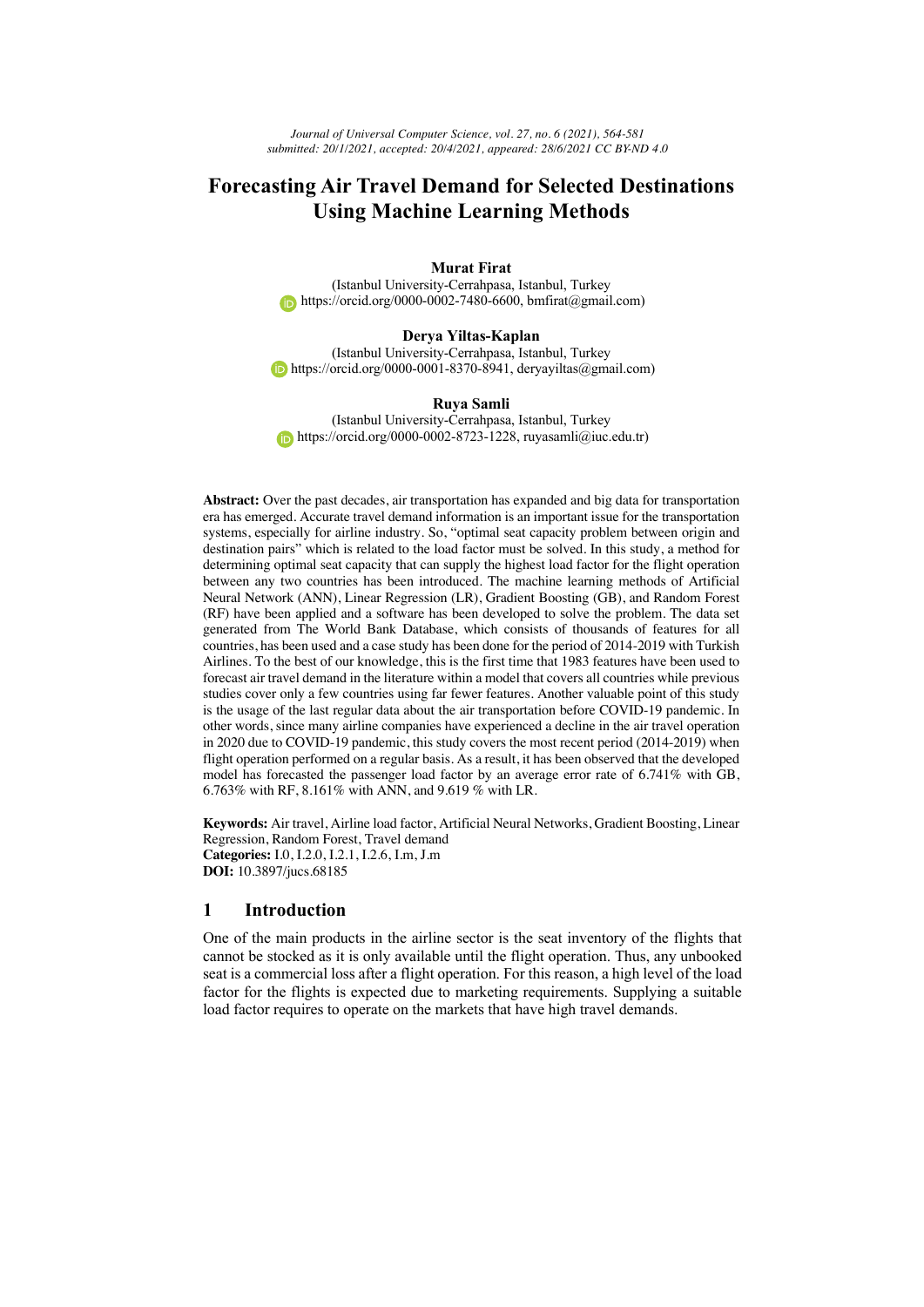Determining the markets having high air travel demand is probably one of the most critical decision-making processes in the airline travel sector. This process requires some evaluations of many effective factors. However, evaluating those factors may not be easy as they may vary depending on various numbers of different dynamics. The pricing policy may be an essential factor in this case, but many others affect air travel demand too [Doganis 2010, Smyth and Pearce 2008, Yang et al. 2019]. There are also several cultural and social impacts associated specifically with the personal air travel demand such as average personal income, international business, academical collaborations, study abroad, and foreign holidays [Shaw and Thomas 2006]. Several impacts have been categorized based on the air travel distances by [Schubert et al. 2020] and it has been derived that the gender and life quality have influenced the long-distance travel, whereas personal income, age, geographical context, etc. have had effects on the shorter distance travels.

Initially, this study focuses on the features that are related to air travel demand globally. Totally 318 features were determined accordingly and applied to the model to forecast load factors of the flights operated from Turkey to each country by the Turkish Airlines. This approach also makes it possible to assess the flight operation feasible between any two countries.

The rest of this paper is designed as follows. Section 2 reviews the studies on forecasting air travel demand with different methods and region/route targets. Section 3 presents the data set generation, pre-processing and the proposed approach. Section 4 discusses the experimental results and lastly Section 5 describes the concluding remarks of this study.

# **2 Literature Review**

Forecasting air travel demand has been regarded as a key point in transportation systems since many years. Over the past few decades, several models about forecasting the air travel demand have been developed to manage the transportation system and to improve the efficiency. Artificial Neural Network (ANN) is a popular method in this area and used in many studies. [Blinova 2007] focused on expanding air travel demand between the federal regions of Russia. [Tsekeris 2009] studied on a model to determine the factors that affected air travel demand in the Aegean islands of Greece using ANN. Similarly, [Alekseev and Seixas 2009] used ANN when studying on the domestic air travel demand in Brazil. [Srisaeng 2015] and [Srisaeng et al. 2015] studied on the estimation of air travel demand in Australia. [Srisaeng 2015] used ANN and Adaptive Neuro-Fuzzy Inference System (ANFIS) with considering low cost carriers, while [Srisaeng et al. 2015] used the Genetic Algorithm (GA) for predicting the results of the years between 1992 and 2014. [Ghomi and Forghani 2016] studied on a model to forecast the demand for a flight operated in Turkey using ANN and Box–Jenkins methods with five years of data. [Koc and Arslan 2018] used ANN to forecast a domestic air travel demand in Turkey. [Erjongmanee and Kongsamutr 2018] used Multiple Linear Regression (MLR) and ANN to forecast air travel demand in Thailand. [Sulistyowati et al. 2018] applied ANN and Support Vector Regression (SVR) to forecast the air cargo and the travel demand for three major airports in Indonesia. Apart from ANN, various methods were applied to solve this forecasting problem too. [Ba-Fail et al. 2000] analyzed the determinants of domestic air travel demand in Saudi Arabia and proposed a Linear Regression based equation. [Abed et al. 2001] proposed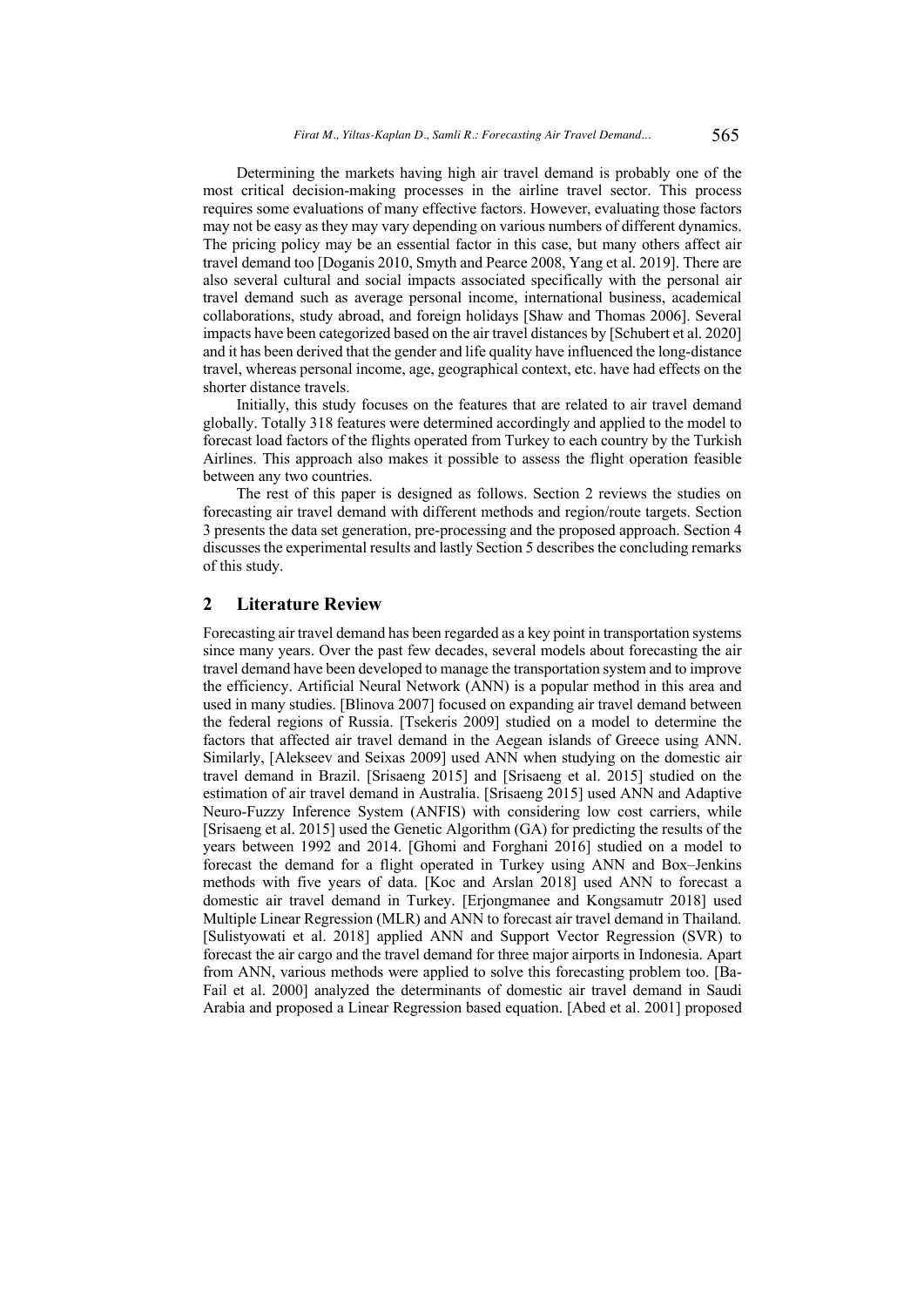a model that provided an estimation of international air travel demand in Saudi Arabia. [Brons et al. 2002] examined 37 studies in the literature to investigate the price elasticities of air travel demand globally. [Ashiabor et al. 2007] used Logistic Regression to observe the road and air travel demand in the USA. [Wang et al. 2011] analyzed the determinants of air travel demand and used these evaluated determinants for applying the MLR model to estimate air travel demand for China. [Carson et al. 2011] performed air travel demand estimation in the USA utilizing monthly air traffic data of some major airports from 1990 to 2004 with Ordinary Least Squares Regression (OLS). [Kopsch 2012] studied on the domestic air travel demand about price elasticities for business and leisure travel in Sweden by Prais–Winsten (PW) Regression. [Sivrikaya and Tunc 2013] applied Semi-Logarithmic Regression on each origindestination pair in Turkey to evaluate potential routes that may provide high profit in the domestic market. [Totamane et al. 2014] predicted the air cargo demand using the Potluck Problem method, [Li et al. 2014] studied historical air travel demand between the origin and destination pairs in the USA using Evolutionary Strategy (ES) method. [Laik et al. 2014] implemented the airport-based passenger load forecasting for multiple airline companies operating at the same airport by using Decision Trees (DT). [Jungmittag 2016] used the seasonal Box–Jenkins model to forecast air travel demand for Frankfurt Airport in Germany with a data set that involves monthly air travel data from 2003 to 2012. [Dantas et al. 2017] combined the Bagging and Holt-Winters (HW) methods to forecast travel demand for 14 countries for the periods of 2007 to 2014. [Chang et al. 2017] applied some methodology for the USA destinations executing the Multi-Objective Programming (MOP). [Deveci et al. 2017] used an alternative interval type-2 fuzzy TOPSIS method to evaluate the best destination pairs between Turkey and North America based on the Multiple Criteria Decision Making (MCDM). [Yang et al. 2017] studied on the demand elasticities of air travel and used the Log-Linear Regression models for the estimations of the China mainland. [Boonekamp et al. 2018] applied the Gravity Model (GM) to analyze the air travel demand among the European airports. They used a data set for 2010 that consists of the route-based air travel data. [Chang et al. 2019] studied on origin and destination pair between Taiwan and Europe that yields maximum total revenue and minimum total cost. They handled some possible destinations in Europe and evaluated the best ones that provide the best profit when executing the Compromise Programming (CP). [Plakandaras et al. 2019] forecasted the demands for the air, road, and train transportation in the USA using the method of SVR. They used monthly data set of transportation between 2000 and 2015.

Table 1 summarizes these literature studies with the methods, the feature numbers, and the region properties. In the literature studies, the numbers of the countries and the data features are very limited. On the other hand, this study covers the implementations for the analysis of all countries at the same time. Another novelty of this study is the usage of a new data set that involves all countries and has not been utilized in any study before.

Table 1 proves that the relevant literature studies in recent years have contained mostly ANN or Regression methods. This current study has been initially originated by implementing Gradient Boosting (GB) and Random Forest (RF) that are mentioned in Section 3.2. After focusing on these boosting and bagging methods, the experimental comparisons have been made with considering the most common methods, namely ANN and Linear Regression (LR).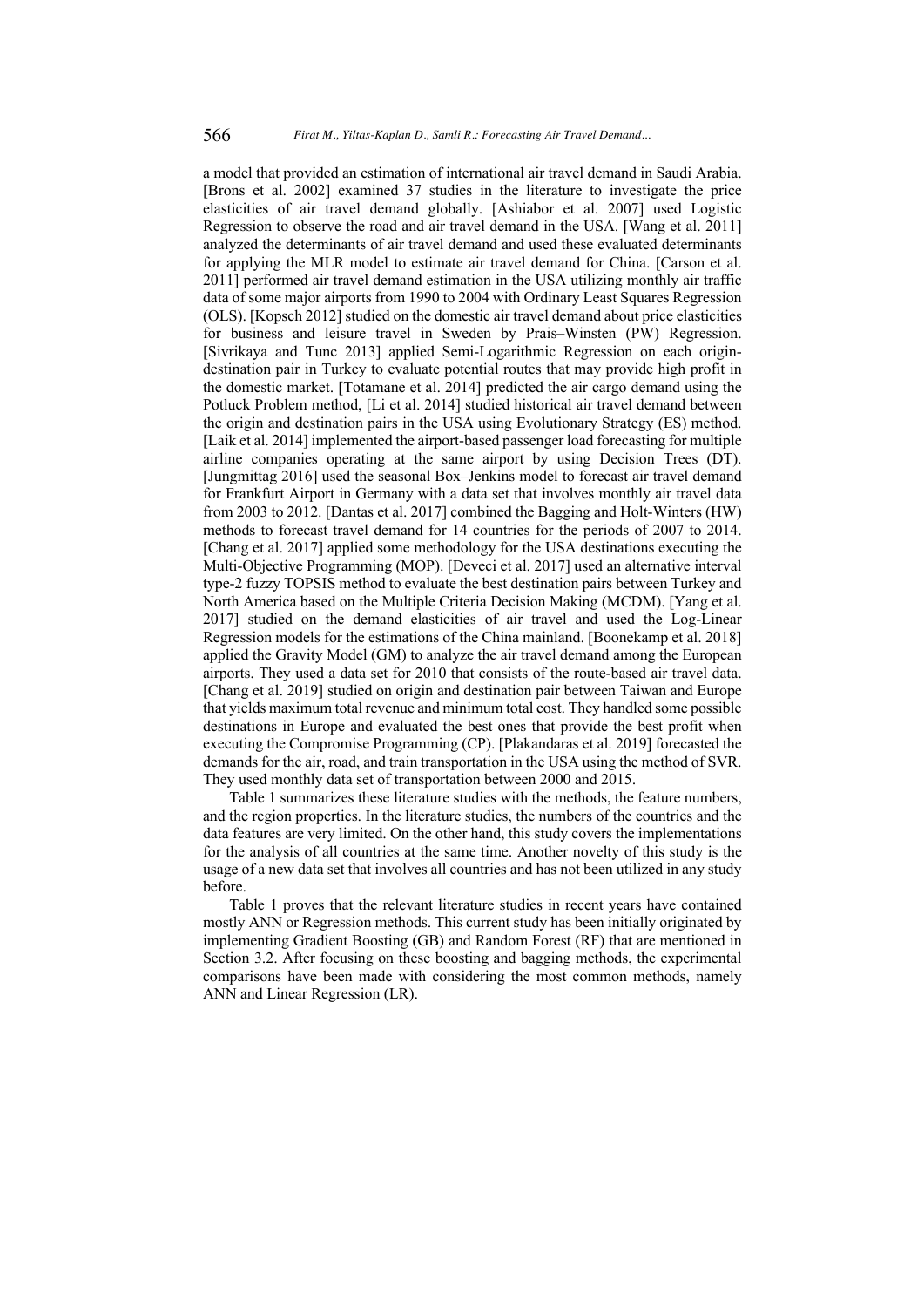| Studies                              | Method(s)                      | Feature<br>Number             | Region        |  |
|--------------------------------------|--------------------------------|-------------------------------|---------------|--|
| [Blinova 2007]                       | <b>ANN</b>                     | 1                             | Russia        |  |
| [Tsekeris 2009]                      | <b>ANN</b>                     | 8                             | Greece        |  |
| [Alekseev and Seixas 2009]           | <b>ANN</b>                     | 3                             | <b>Brazil</b> |  |
| [Srisaeng 2015]                      | ANN, ANFIS                     | 8                             | Australia     |  |
| [Ghomi and Forghani 2016]            | ANN, Box-Jenkins               | 1                             | Turkey        |  |
| [Koc and Arslan 2018]                | <b>ANN</b>                     | 12                            | Turkey        |  |
| [Erjongmanee and<br>Kongsamutr 2018] | ANN, MLR                       | 13                            | Thailand      |  |
| [Sulistyowati et al. 2018]           | ANN, SVR                       | 3                             | Indonesia     |  |
| [Ba-Fail et al. 2000]                | Stepwise Regression            | 16                            | Saudi Arabia  |  |
| [Abed et al. 2001]                   | Stepwise Regression            | 16                            | Saudi Arabia  |  |
| [Brons et al. 2002]                  | Meta-Regression                | 6                             | Multiple      |  |
| [Ashiabor et al. 2007]               | Logistic Regression            | 3                             | <b>USA</b>    |  |
| [Wang et al. 2011]                   | <b>MLR</b>                     | $\overline{4}$                | China         |  |
| [Carson et al. 2011]                 | <b>OLS</b>                     | 7                             | <b>USA</b>    |  |
| [Kopsch 2012]                        | PW                             | 6                             | Sweden        |  |
| [Sivrikaya and Tunc 2013]            | Semi-Logarithmic<br>Regression | 14                            | Turkey        |  |
| [Totamale et al. 2014]               | Potluck Problem                | 13                            | North America |  |
| [Li et al. 2014]                     | ES                             | 8                             | <b>USA</b>    |  |
| [Laik et al. 2014]                   | DT                             | 5                             | Asia          |  |
| [Srisaeng et al. 2015]               | GA                             | 11                            | Australia     |  |
| [Jungmittag 2016]                    | Box-Jenkins                    | 1                             | Germany       |  |
| [Dantas et al. 2017]                 | Bagging, HW                    | 1                             | Multiple      |  |
| [Chang et al. 2017]                  | <b>MOP</b>                     | 2                             | Taiwan-USA    |  |
| [Deveci et al. 2017]                 | <b>MCDM</b>                    | Turkey-North<br>11<br>America |               |  |
| [Yang et al. 2017]                   | Log-Linear<br>Regression       | China<br>7                    |               |  |
| [Boonekamp et al. 2018]              | GM                             | 15                            | Europe        |  |
| [Chang et al. 2019]                  | CP                             | 4                             | Taiwan-Europe |  |
| [Plakandaras et al. 2019]            | <b>SVR</b>                     | 5<br><b>USA</b>               |               |  |

*Firat M., Yiltas-Kaplan D., Samli R.: Forecasting Air Travel Demand...* 567

*Table 1: Relevant studies*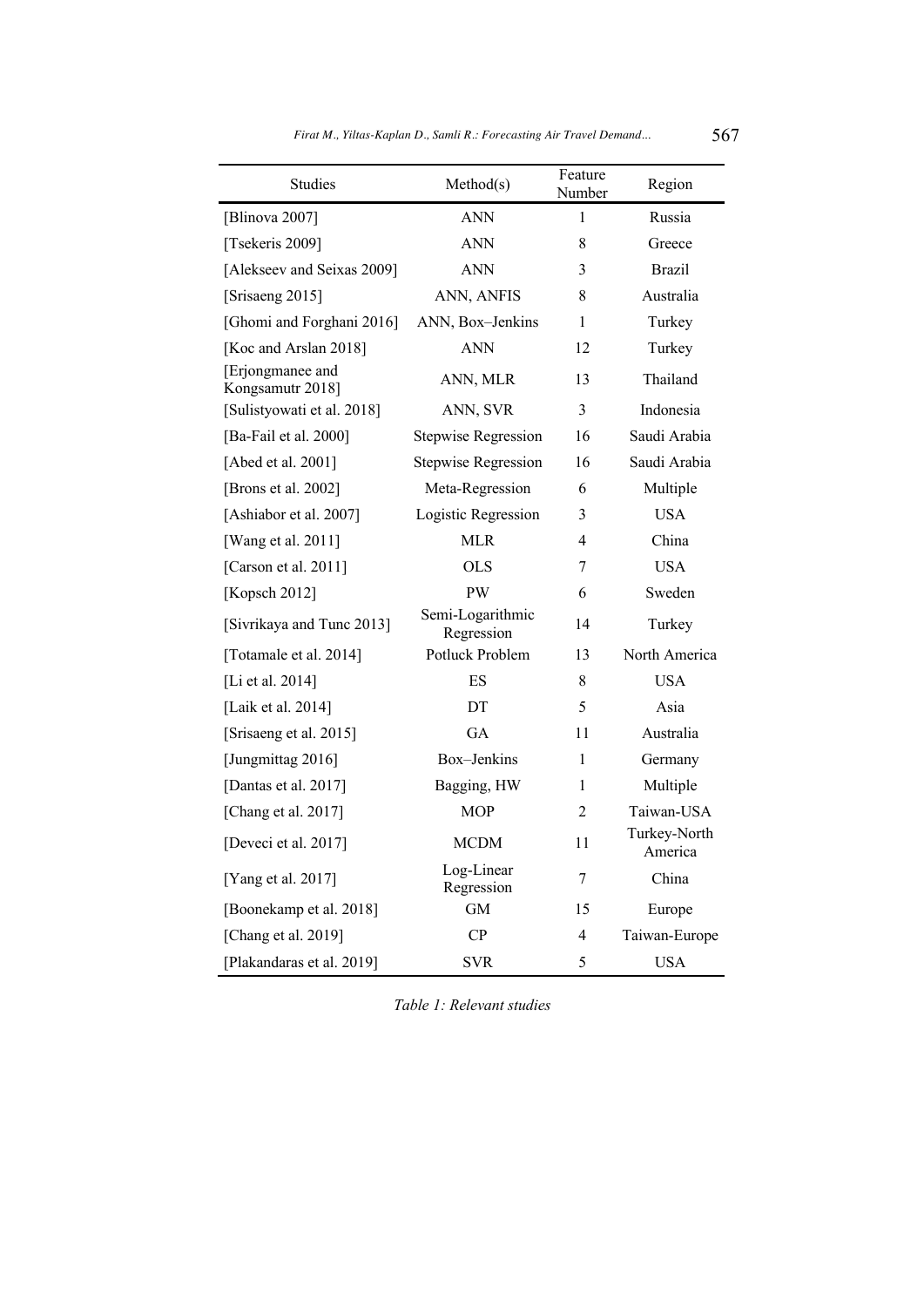## **3 Materials and Methods**

### **3.1 Data Sets**

The executions in this study were applied to the data publicly presented from The World Bank which contains more than 70 databases, each of which consists of hundreds of features (population, unemployment rate, gross domestic product (GDP), gross national income (GNI), export & import volume, and so on) that belong to each country [The World Bank 2020]. In this study, The World Bank databases are unified incountry, feature, period (year), and feature value level, and missing data has been cleared. The final data set consists of all countries, with each having 1983 features for the years from 2013 to 2019. The sample format of the unified data set is shown in Table 2.

|                |      | The World Bank Data Set (1983 Features) |              |                |                  | Airline Company Operation<br>Data |                      |                         |                     |
|----------------|------|-----------------------------------------|--------------|----------------|------------------|-----------------------------------|----------------------|-------------------------|---------------------|
| Country        | Year | Feature-1                               | Feature-2    |                | Feature-<br>N    | Seat Capacity                     |                      | Load Factor<br>(Output) |                     |
|                |      | Population                              | GDP<br>(USD) | to Feature-N-1 | Interest<br>Rate | Eco<br>Class                      | <b>Bus</b><br>Class  | Eco<br>Class            | <b>Bus</b><br>Class |
| Albania        | 2019 | 2867000                                 | $1.53E+10$   |                | 5.87%            | $\ddot{\phantom{0}}$              | $\ddot{\phantom{a}}$ |                         |                     |
| Algeria        | 2019 | 43053000                                | $1.70E+11$   |                | 8.71%            |                                   |                      |                         |                     |
| Austria        | 2019 | 8865000                                 | $4.46E+11$   |                | NA               |                                   |                      |                         |                     |
| Azerbaijan     | 2019 | 10032000                                | $4.80E+10$   |                | 17.55%           | $\ddot{\phantom{0}}$              |                      |                         |                     |
| Bahrain        | 2019 | 1641000                                 | $3.86E+10$   | Feature-3      | NA               | $\ddot{\phantom{0}}$              |                      |                         |                     |
| Bangladesh     | 2019 | 163046000                               | $3.03E+11$   |                | 4.88%            |                                   |                      |                         |                     |
| <b>Belarus</b> | 2019 | 9467000                                 | $6.31E+10$   |                | 2.30%            |                                   |                      |                         |                     |
| Belgium        | 2019 | 11483000                                | $5.30E+11$   |                | NA               |                                   |                      |                         |                     |

*Table 2: Unified data set format*

Some of the features in the data set that are related to the air travel demand are as follows:

- Population, total
- Unemployment, total (% of the total labor force) (modeled ILO estimate)
- GDP per capita (current US\$)
- GNI per capita, purchasing power parity (PPP) (current international \$)
- International tourism, number of arrivals
- Imports of goods and services (current US\$)
- Exports of goods and services (current US\$)
- International tourism, receipts (current US\$)
- International tourism, expenditures (current US\$)
- International tourism, expenditures for travel items (current US\$)
- International tourism, receipts for travel items (current US\$)
- International tourism, expenditures (% of total imports)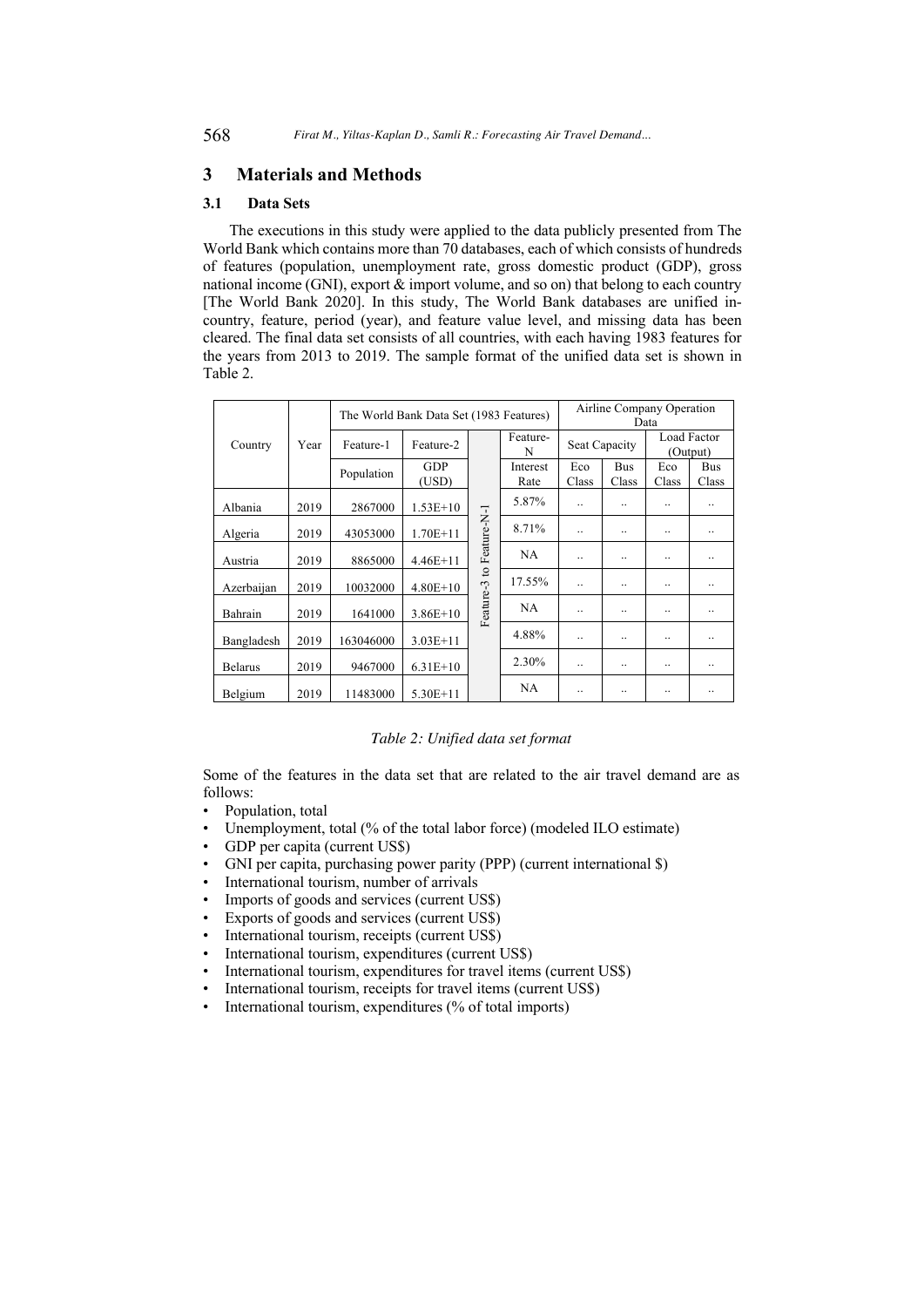- International tourism, receipts (% of total exports)
- Air transport, passengers carried
- Air transport, registered carrier departures worldwide
- International tourism, expenditures for passenger transport items (current US\$)
- Air transport, freight (million ton-km)
- International tourism, receipts for passenger transport items (current US\$)
- International tourism, number of departures.

The World Bank databases do not provide all values of features for all countries and years. So, some features in the data set may not contain the values for some countries for a year. This means that there are some missing values for features in the country and year levels. For this reason, the density rate of each feature has been evaluated to prove the accuracy of the model when the features with low-density rates are also applied to the model as the inputs. Therefore, using a feature with a lower density rate may negatively affect the accuracy of the model. In the following sections, the effect of the data density rates on the model's accuracy is reviewed in detail. Table 3 shows the count of features in specific intervals of the density rates. Table 3 indicates that there is only one feature whose value is available for over 95% of the countries.

| Density Rate Interval (%) | Number of Features |  |  |  |
|---------------------------|--------------------|--|--|--|
| $100 - 95$                | 1                  |  |  |  |
| $95 - 90$                 | 13                 |  |  |  |
| $90 - 85$                 | 159                |  |  |  |
| $85 - 80$                 | 159                |  |  |  |
| $80 - 75$                 | 69                 |  |  |  |
| $75 - 70$                 | 84                 |  |  |  |
| $70 - 65$                 | 73                 |  |  |  |
| $65 - 60$                 | 126                |  |  |  |
| $60 - 55$                 | 161                |  |  |  |
| $55 - 50$                 | 101                |  |  |  |
| $50 - 45$                 | 230                |  |  |  |
| $45 - 40$                 | 153                |  |  |  |
| $40 - 35$                 | 105                |  |  |  |
| $35 - 30$                 | 69                 |  |  |  |
| $30 - 25$                 | 96                 |  |  |  |
| $25 - 20$                 | 54                 |  |  |  |
| $20 - 15$                 | 68                 |  |  |  |
| $15 - 10$                 | 57                 |  |  |  |
| $10 - 5$                  | 74                 |  |  |  |
| $5-0$                     | 131                |  |  |  |
| Total                     | 1983               |  |  |  |

*Table 3: Number of features between certain density rates*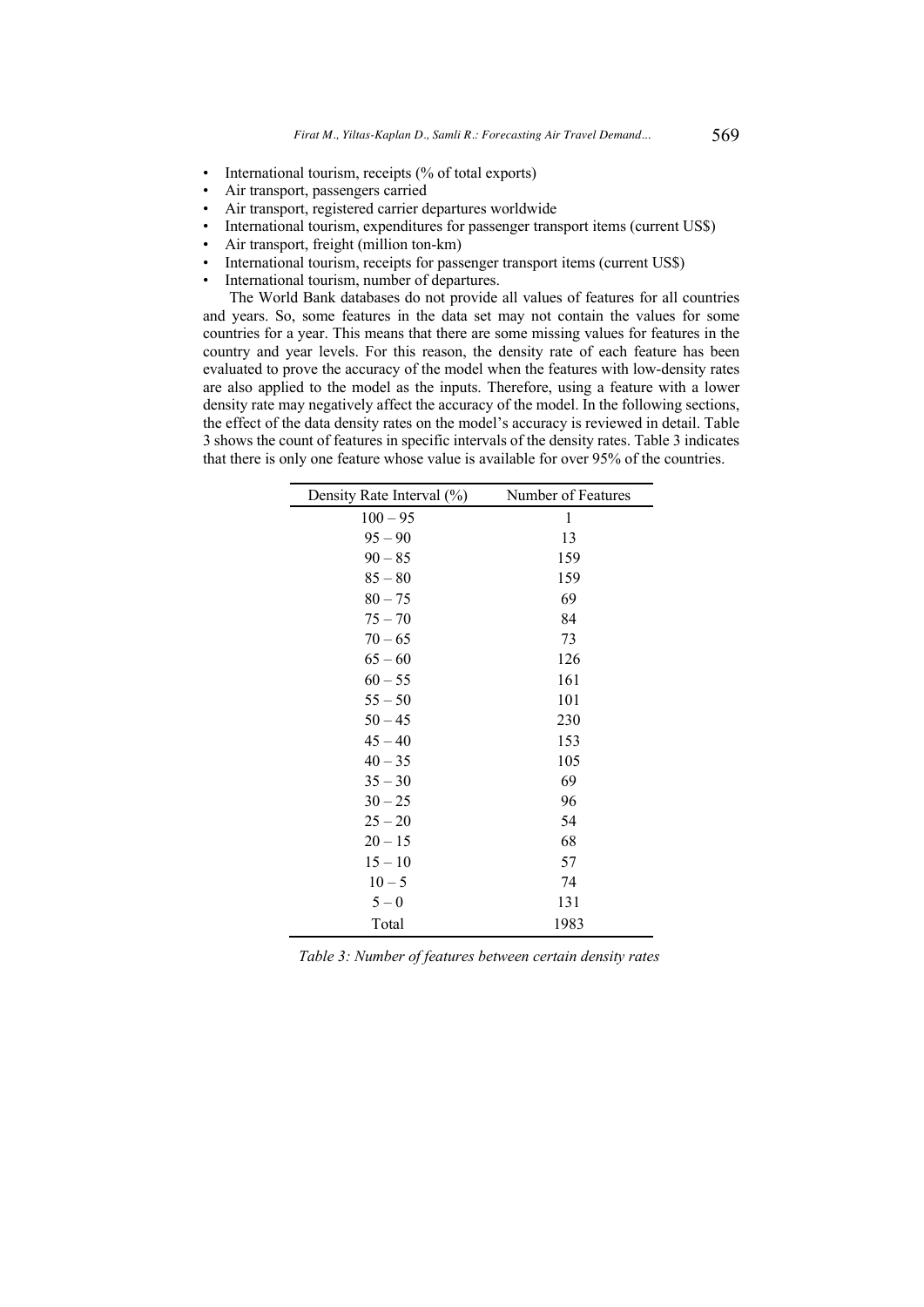It is obvious that all the features in The World Bank data set are not correlated with the air travel demand. The features like "population" and "GDP per capita" may be relevant to the air travel demand, while a feature like "threatened bird species" may not. At this point in this study, all features are reviewed and assigned to a value between 0 and 10 for demonstrating the importance in the demand evaluation. This operation has been planned and used firstly in this study. If the feature has most relevance, the value is assigned as 10 to show its importance. Likewise, if the feature has no relation with the air travel demand, the value is set to 0. The number of features for each importance value is shown in Table 4.

| Importance* | Number of Features |
|-------------|--------------------|
| 0           | 224                |
| 1           | 253                |
| 2           | 381                |
| 3           | 303                |
| 4           | 173                |
| 5           | 195                |
| 6           | 216                |
| 7           | 93                 |
| 8           | 39                 |
| 9           | 87                 |
| 10          | 19                 |
| Total       | 1983               |

\* (0  $\rightarrow$  Least Important, 10  $\rightarrow$  Most Important)

*Table 4: Number of features by the importance*

The input parameters in the data set are based on the features of the countries by year, while the output parameters are based on the annual international flight operation data of Turkish Airlines. As of February 2020, Turkish Airlines has the largest country coverage in the worldwide air transportation with operating in 126 countries [Turkish Airlines 2020]. The flight frequencies of each country are different. This means that different seat capacity is available for each country. For some countries, the frequency of the flight operation is too low, for example one time per week. In this study, it is experienced that applying these countries to the model increases the error rate. A flight operated three times per week with 300 seat capacity on the plane makes 1800 (3 x 300 x 2) seat capacity for one week and 93600 (1800 x 52) seat capacity for one year in the model. In this study, it is estimated that the countries (12 for 2019) with under 60000 annual seat capacity should be kept out of the scope to eliminate the higher error rates.

### **3.2 Methods**

### **3.2.1 Machine Learning**

Machine learning is a set of algorithmic methods applied to develop a model created for evaluating on a data set. The process aims to obtain some problematic results to be received by the other algorithmic methods. A model is developed by taking a data set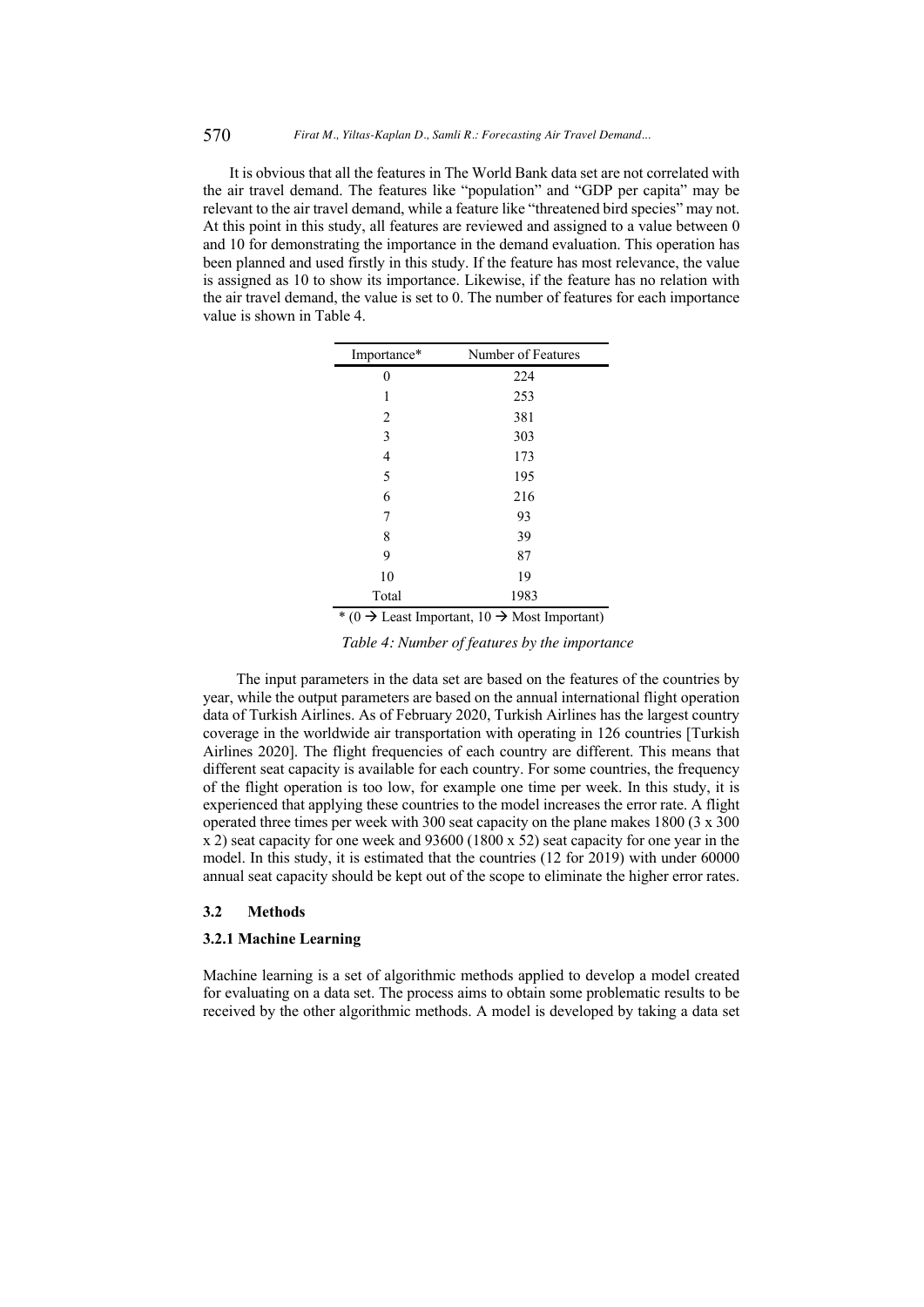as the inputs and producing the results as the outputs according to a learning type such as supervised, unsupervised, or reinforcement. In this study, the machine learning methods with the supervised learning are implemented to get the passenger load factor according to the applied features; therefore, the regression process is valid. In this section, specifically the methods of ANN, LR, GB, and RF are described because of their usages in the proposed model.

### *3.2.1.1 Artificial Neural Network*

ANN is a modeling tool based on simulating human brain-behavior on different types of systems. In this approach, the basis of the human brain and the nervous system is modeled by the artificial elements called neurons. ANN is used as a powerful tool to investigate the behavior of an existing system to design new processes, to optimize the conditions, or to predict the behavior of a given system with the given parameters. About the prediction goal, the most popular ANN structures are feed-forward networks that are mostly trained from the input data using an error backpropagation algorithm [Rumelhart et al. 1986]. There are usually three layers in this type of ANN: input layer, hidden layer, and output layer. The input and output layers represent the independent and the dependent variables of the system respectively, while the hidden layer is used to perform the transformations. The neuron numbers in the hidden layer are not related to the input or output data and an absolute rule to determine a correct number has not been found yet. Too many hidden layer neurons provide successful training and memorizing, but unsuccessful testing and generalizing. A hidden or output unit in an ANN operates as in Eq. (1).

$$
y_j = f\left(\sum_i w_{ji} x_i + b_j\right) \tag{1}
$$

where  $i = 1, 2, ..., n$  and  $j = 1, 2, ..., m$ .  $y_j$  is transformed output by the jth hidden or output node,  $f(.)$  is an activation function,  $w_{ij}$  is a synaptic weight from node *i* to node j,  $x_i$  is an input node, and  $b_i$  is a bias at the node j. The learning algorithm of the ANN structure in this paper was chosen as the backpropagation training algorithm. The backpropagation algorithm looks for the minimum value of the error function in weight space.

The combination of weights, which minimizes the error function, is a solution to the learning problem.

### *3.2.1.2 Linear Regression*

LR is a statistical method that provides new estimations by expressing the relationship between the independent and the dependent variables in a mathematical expression. The mathematical relationship between the variables is expected to be a linear equation. A basic linear regression model can be expressed by Eq. (2).

$$
y = a_1 x_1 + a_2 x_2 + a_3 x_3 + \dots + a_n x_n + k \tag{2}
$$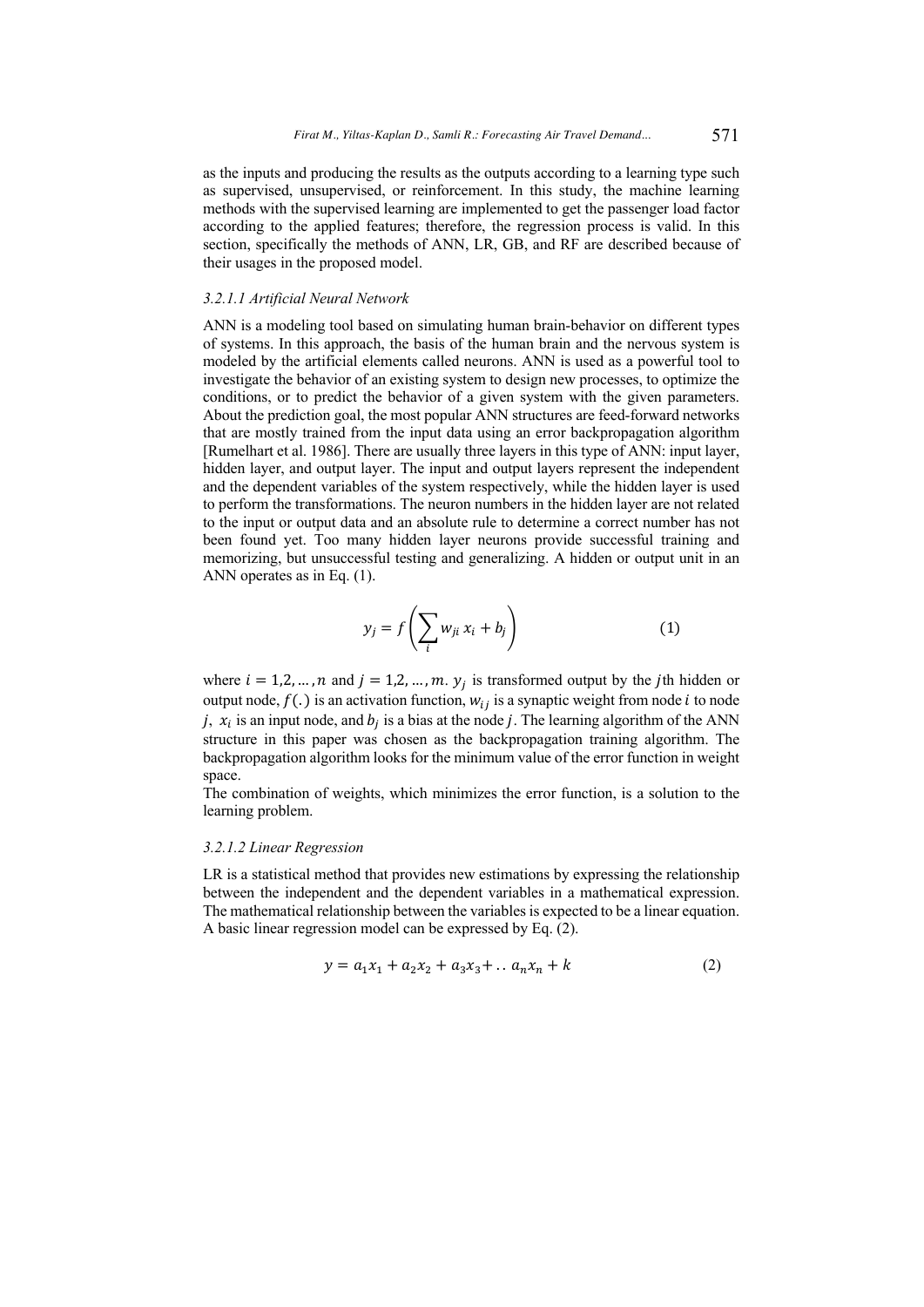In Eq. (2), *y* represents the result,  $a_1, a_2, a_3, \ldots, a_n$  and the model coefficients,  $x_1, x_2, x_3, \ldots, x_n$ , are the dependent variables, and k is the constant noise value. The training process is completed when the coefficients are determined by providing the minimum error rate using various data.

### *3.2.1.3 Decision Tree*

DT is one of the most popular methods used for the regression and classification processes. DT consists of the root, branch, and leaf nodes. In DT, the data reaches from the root to the leaf nodes recursively. While the root and the branch nodes provide a group according to their data properties, the leaf nodes contain the result values of the sample data. One of the most important disadvantages of DT is the possibility of the over-fitting. While it provides excellent training over the training set, it causes highly different results (and errors) when the data is changed little.

Therefore, although the training phase can be completed with over-fitting by a small error rate, the results of the verification phase can be much different. Instead of constituting a single DT for regression or classification, including many DT and combining their output can give more accurate results. This method is generally called an ensemble as seen in Figure 1, and in this method, different techniques can be used in the phases of the constituting subtrees, training, and combining the outputs. Some of these techniques are the boosting and bagging. The basic purpose of this ensemble method is to create a model whose learning ability is high by combining multiple low learning ability trees. For this purpose, GB and RF algorithms are used in this study. Although these two algorithms are similar in some points, they have some differences. In the GB, the subtrees are dependent on each other as applied in the boosting method. When adding a new tree to the structure, there will be some correction over the previous tree structure. Because the trees are constituted sequential, there is no parallel working. At this point, the modeling process can be longer than the RF method. In the RF, small trees are constituted by making random sampling over the public data set. These little trees are trained individually (independent from the others) performing the bagging method. So, there can be a similar working in constituting subtrees and training them. Despite each subtree's low learning ability, the combined tree will have a high learning ability. Also, the over-fitting problem is prevented. But, in general, the performance of the GB is higher than that of the RF method.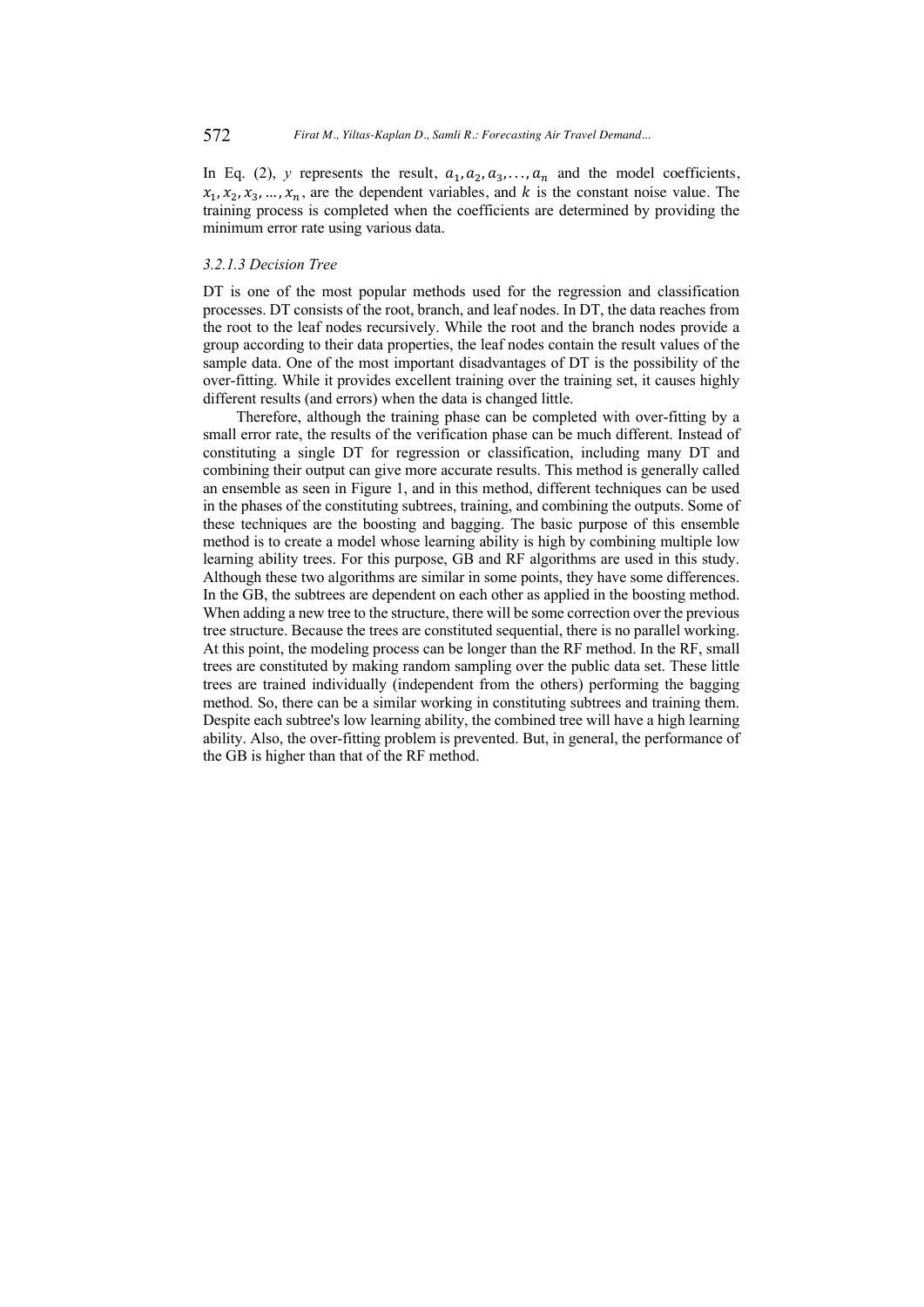

*Figure 1: Ensemble method*

In this study, an application was developed with Java. The XGBoost [Chen and Guestrin 2016] library was used for the GB method, and WEKA [Weka 2020] Java API is used for the ANN, LR, and RF methods. XGBoost is an open library that contains many supervised machine learning methods and can be executed on Linux, Windows, and macOS platforms. The library supports various programming languages such as Python, Ridava, Scala, Java, and C++. Weka is an open-source application that was developed by Java and consists of many machine learning methods. Different ways can be applied for the data preparation, classification, regression, and grouping over this application. Weka was designed in Waikato University (New Zealand) and is free to the users. It has a graphical user interface as well as a Java API that provides to build the applications.

### **3.2.2 Software Model**

In the data set, each feature has some missing values of which the ratio determines the sparsity and density of the current feature. A data set is expected to have low missing values of the features to get better results. In this study, the density rate of each feature in the data set is different for any relevant period and country. The missing values of some features are over 95%, which makes the density rates of these features lower than 5%. During the computations at first, the density rate of each feature was calculated. Then, the features with a density rate lower than a definite threshold value were neglected from the data set and applied to the software model to obtain the results. The threshold value was 5% at the first iteration of the simulation and then at each step it was increased by 5%. The generated data set was used, and the results were recorded (up to 95%). A similar iteration was also applied for the feature importance factor in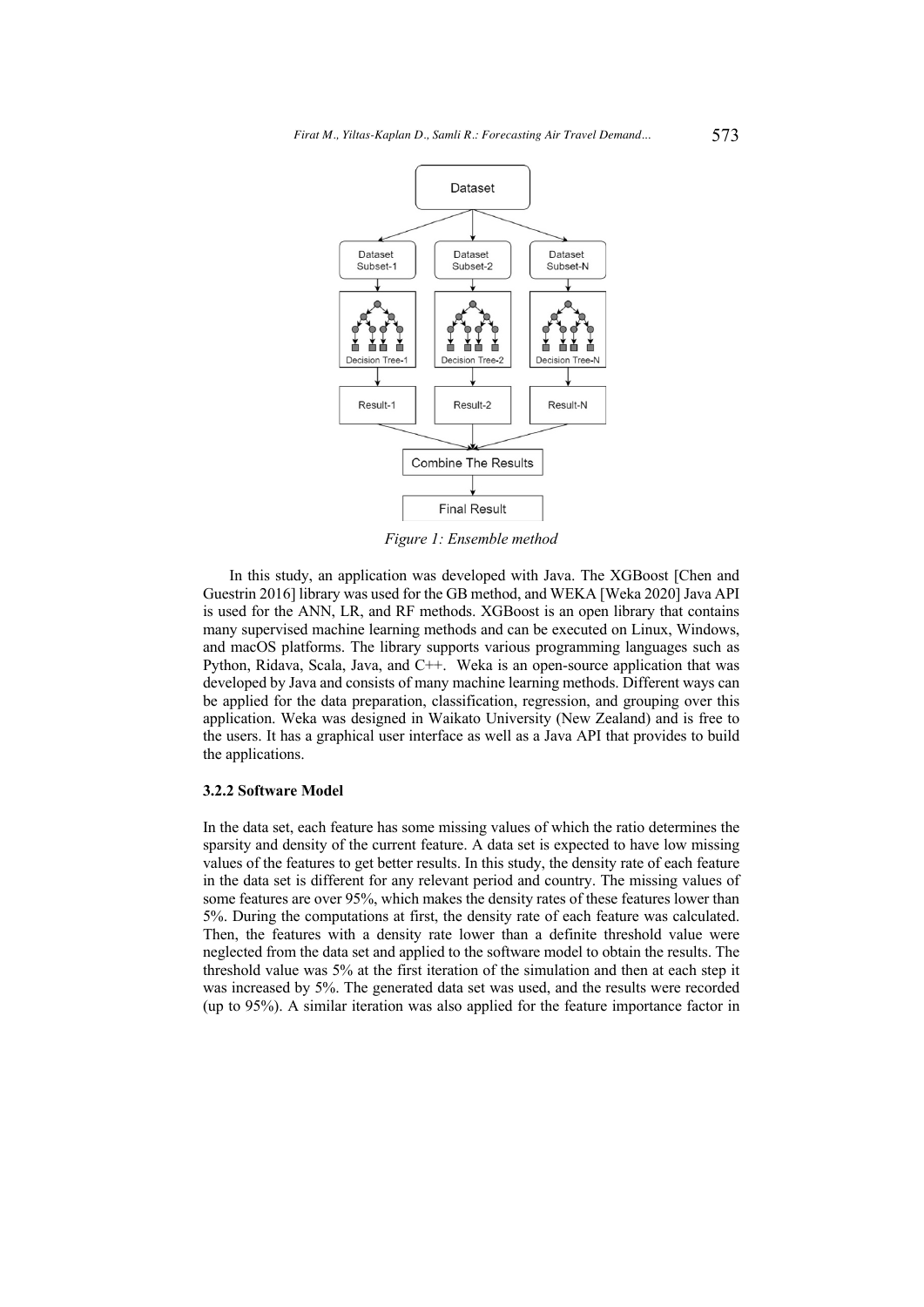Table 4. At the first step of this iteration, the features with an importance value lower than 0 were neglected from the data set and then they were used in the software model. At each step, the feature importance level was increased by 1, then the generated data set was applied to the software model, and the results were recorded. In this way, the results were registered for all combinations of the feature density rate and the feature importance value. At the end, the feature set with the lowest error rates were evaluated.

# **4 Results and Discussions**

### **4.1 Experimental Study**

The developed model uses machine learning methods and produces the average load factor when the definite seat capacity is provided for the country's flights. For this purpose, the airline travel data is required to be applied as the output parameters of the training phase. The load factor data of the international flights operated by the Turkish Airlines was used in this study. The data was transformed into the origin-destination country level, and for each pair, the total seat capacity and the total count of the booked seat were evaluated on an annual basis. Since the input parameters consist of the data that contains the features of each country from year to year, by generating the output parameters every year, the input and output data are given in pairs of the country and year levels. The data provided by the Turkish Airlines is kept private since it contains sensitive commercial information. In this study, the proposed model covers the data belonging to 7 years (2013-2019). Basically, on average, 2% of the relevant countries was selected for verification while the rest of the countries were applied for training operation in a specific period. After then, the countries that were chosen for the verifications were used for the next period, and the evaluated result was compared with the real value. The absolute percentage error value of these two results was recorded to analyze the error rates with different parameters. The proposed model covers additional input parameters of the total seat capacity, country distance, and business class seat capacity for the relevant country near the World Bank data set values. The country distance is static, but the other two parameters are dynamic. Therefore, the results can be diversified according to the dynamic parameters.

It should be noticed here that the estimation for 2020 was not performed, since many airline companies (including Turkish Airlines) suspended the air travel operations for several months in 2020 when the COVID-19 pandemic emerged. As mentioned by [Gallego and Font 2020], air travel demand covered the flight searches between the months of May and September in 2020 decreased by almost 50% in Asia and 30% in Europe and the America. Thus, the passenger statistics for the year 2020 obviously yield exceptional results when considering the main goal of this study as forecasting the air travel demand.

### **4.2 Performance Evaluation**

An output that gives some results for the specific rules from an entire data of a model has some error percentages. This error rate is the main criterion for determining the performance of the model. There are various metrics to compute this error percentage. In this study, the Mean Absolute Percentage Error (MAPE) is used as in Eq. (3).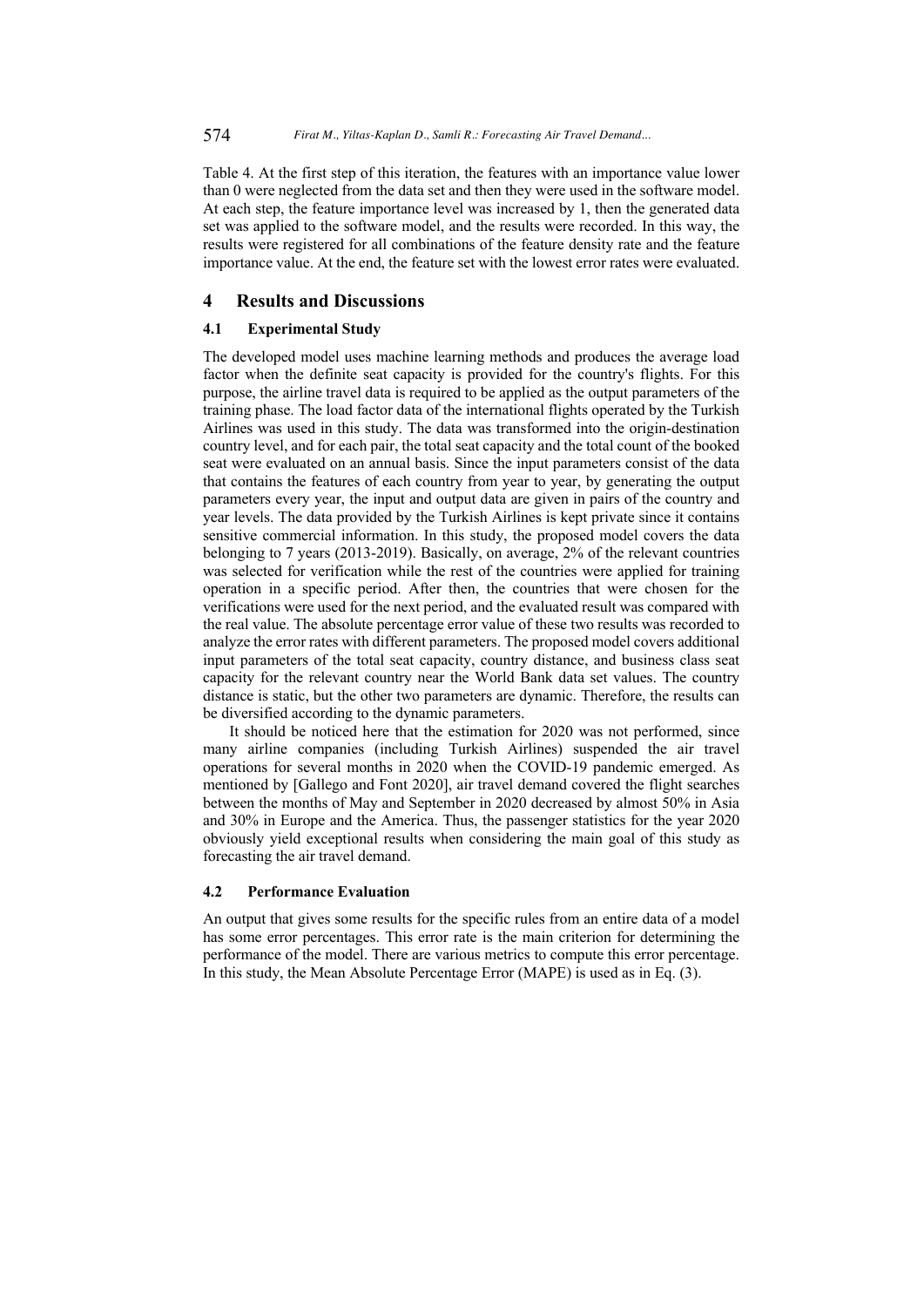*Firat M., Yiltas-Kaplan D., Samli R.: Forecasting Air Travel Demand...* 575

$$
MAPE = 100 * \frac{1}{n} \sum_{i=1}^{n} \left| \frac{e_i}{y_i} \right| \tag{3}
$$

where *n* represents the sample number,  $y_i$  is the result value of sample *i*,  $e_i$  is the difference between the estimation result of sample *i* and the value of  $y_i$ . Equation (3) gives the deviation of the produced result from the demanded result as a percentage rate.

In this study, once the features with the lowest error rates were determined, the estimation was applied again for the years of 2014, 2015, 2016, 2017, 2018, and 2019 by using ANN, LR, GB, and RF. At each estimation process, the training data set was generated from the features of the previous year. This way makes it possible to estimate the passenger load factor (for a country) of the next year using the features of the current year. Each estimation process is repeated 500 times to make the results more robust and homogeneous. In each estimation process for a period, 98% of the countries were randomly chosen for the training, and the remaining 2% were selected for the verification. In a verification step, the real values of the passenger load factors were compared with the values estimated by the software model, and then the mean error rates were recorded. The general results for all methods were listed in Table 5 and Figure 2 respectively.

| Train<br>Period | Estimation<br>Period | ANN $(%)$ | LR(%)  | GB $(\% )$ | $RF$ (%) |
|-----------------|----------------------|-----------|--------|------------|----------|
| 2013            | 2014                 | 6.318     | 7.480  | 5.743      | 5.412    |
| 2014            | 2015                 | 7.597     | 7.412  | 6.540      | 6.646    |
| 2015            | 2016                 | 10.511    | 10.206 | 8.900      | 9.067    |
| 2016            | 2017                 | 9.108     | 12.208 | 7.980      | 7.894    |
| 2017            | 2018                 | 8.148     | 11.516 | 6.134      | 5.761    |
| 2018            | 2019                 | 7.283     | 8.890  | 5.148      | 5.798    |
|                 | Average              | 8.161     | 9.619  | 6.741      | 6.763    |

*Table 5: General MAPE results*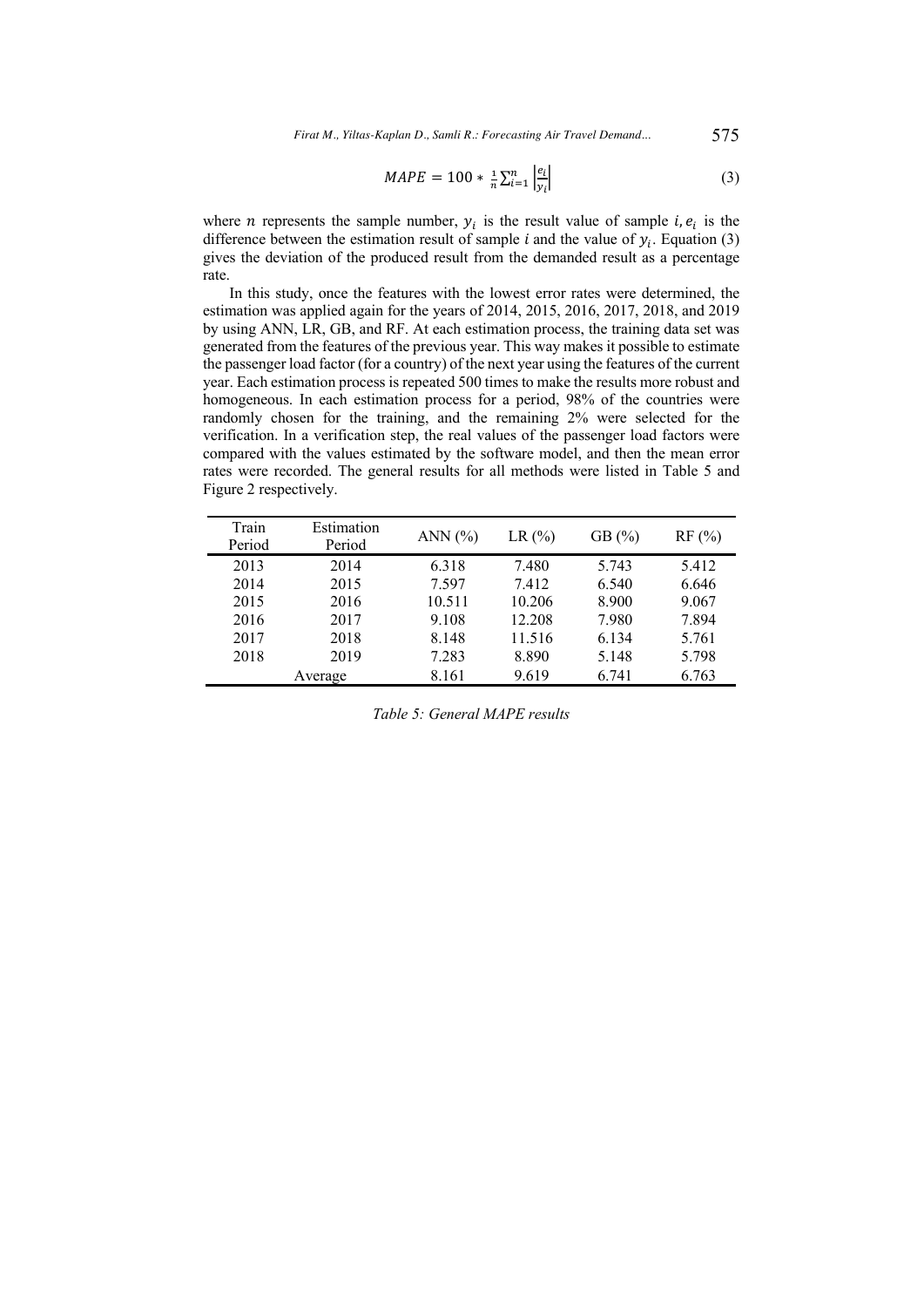

*Figure 2: The comparison of average MAPE results* 

Totally 132000 (20 x 11 x 6 x 100) regression processes were performed in the simulation for all combinations of the feature density rates, the feature importance level, and the estimation periods (2014-2019). Each simulation was run 100 times executing the GB to determine the features with the best results. Different data set combinations were generated and applied to the model at each regression process, and the results were recorded. The simulation results show that the features with a density rate of over 45% and the importance level upper than five should be used to get the lowest error rates. The average error rates over the feature importance levels and the threshold values of the feature data densities are shown in Figure 3 and Figure 4 respectively. In this way, a total number of 318 features that yield the lowest error rates were determined.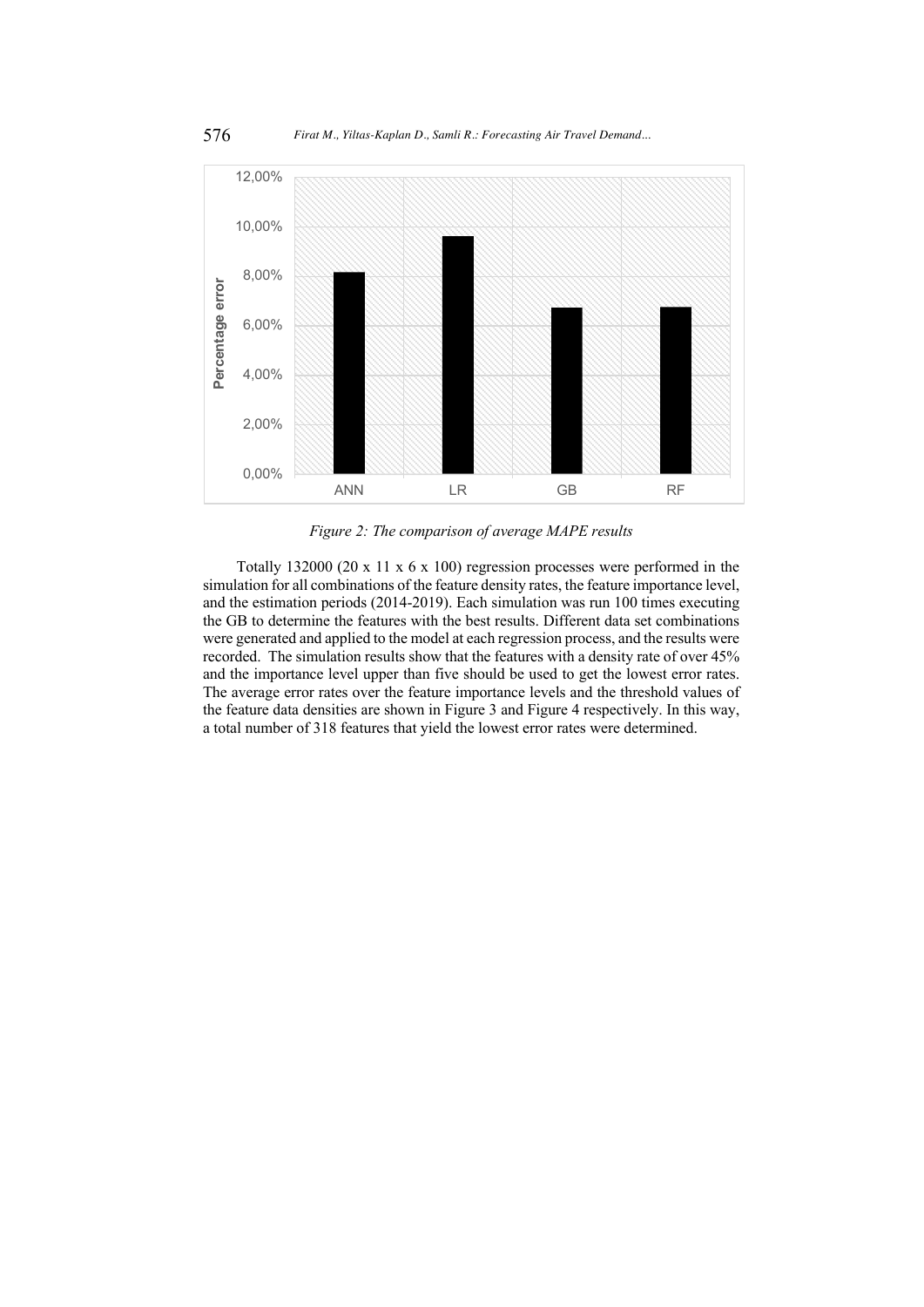

*Figure 3: The percentage error rates according to the feature importance levels*



*Figure 4: The percentage error rates according to the feature data density threshold*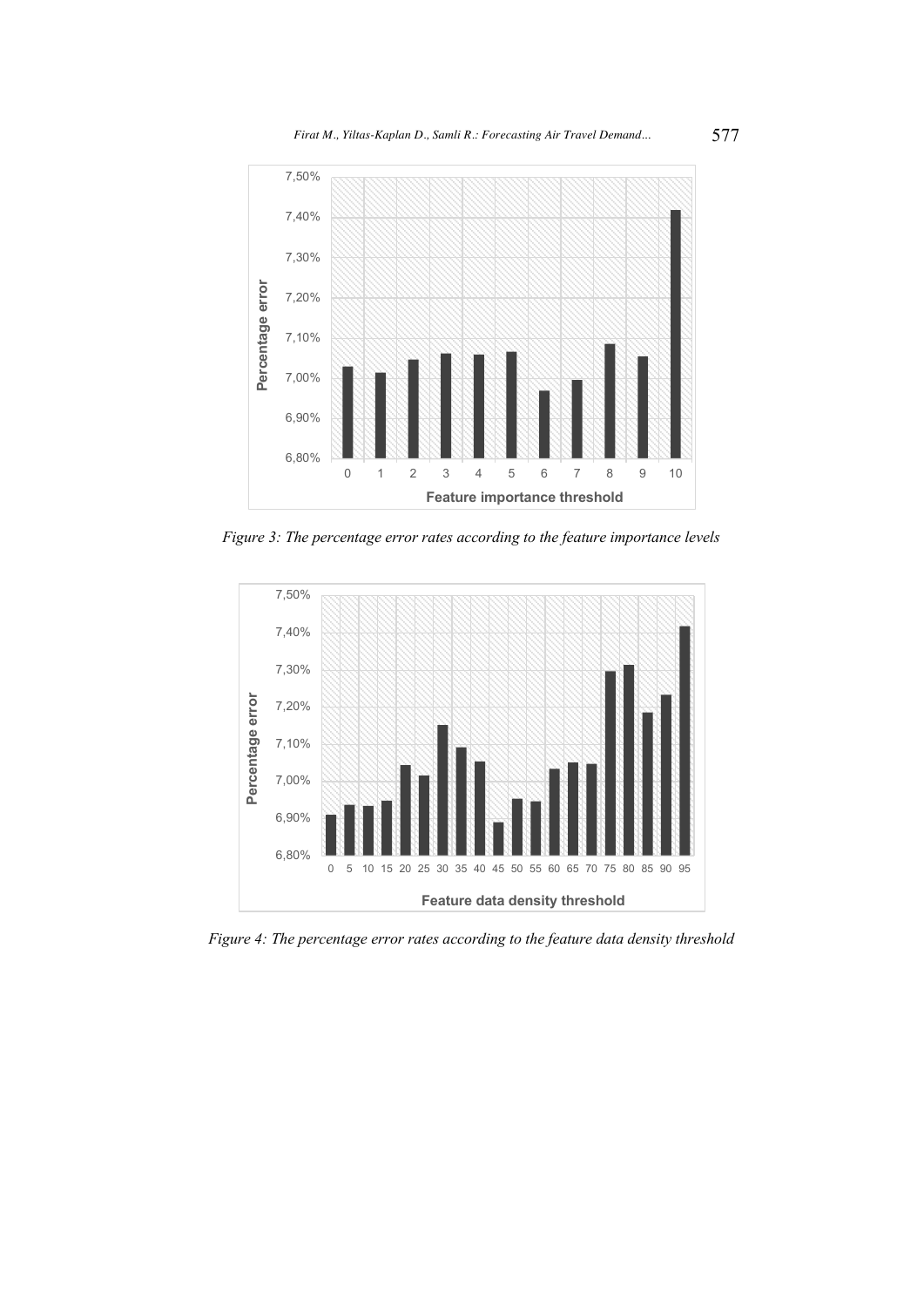### **5 Conclusions and Future Work**

In this study, a model was developed for forecasting the travel demand corresponding to the flights performing with the predetermined capacity between any two countries. Once the features were determined considering The World Bank data, then the estimation process was applied using various methods to compute the results. The computational evaluations were implemented with including the regression operation as 500 times for each period (each time a different training-validation set was built). The ANN, LR, GB, and RF methods gave the MAPE values of 8.161%, 9.619%, 6.741%, and 6.763%, respectively for the estimation periods of 2014-2019. Consequently, the GB method produced the best results. The period is very important in air travel industry as representing the data analysis just before COVID-19 pandemic. Since many airline companies have experienced a decline in the air travel operation in 2020 due to COVID-19 pandemic.

It may be a future work to study the RF and ANN methods more intensely to get better results. Another future work can be various data analysis on the statistical information of the passengers before and during COVID-19 to present the worldwide effects of this pandemic on any transportation type. Also, the study can be improved with considering different airports and making the estimation for two predetermined airports instead of countries.

The season variables have an important role on affecting the airline passenger demand for specific regions. These season variables were not taken into consideration in the present model, because they were not available for all regions. In another future work, the season variables of the regions can be determined and applied to the current model to get better results. Additionally, the ticket fee was not handled as a parameter in this model. However, this parameter is one of the important factors having effect on the passenger requests. The variation of the passenger requests can be observed through this parameter.

#### **Acknowledgements**

We thank the Turkish Airlines for providing the data that consist of the annual international passenger statistics.

# **References**

[Abed et al. 2001] Abed, S. Y., Ba-Fail, A. O., Jasimuddin, S. M.: "An Econometric Analysis of International Air Travel Demand in Saudi Arabia", Journal of Air Transport Management, 7(3), (2001), 143–148, https://doi.org/10.1016/S0969-6997(00)00043-0.

[Alekseev and Seixas 2009] Alekseev, K. P. G. and Seixas, J. M.: "A Multivariate Neural Forecasting Modeling for Air Transport – Preprocessed by Decomposition: A Brazilian Application", Journal of Air Transport Management, 15(5), (2009), 212–216, https://doi.org/10.1016/j.jairtraman.2008.08.008.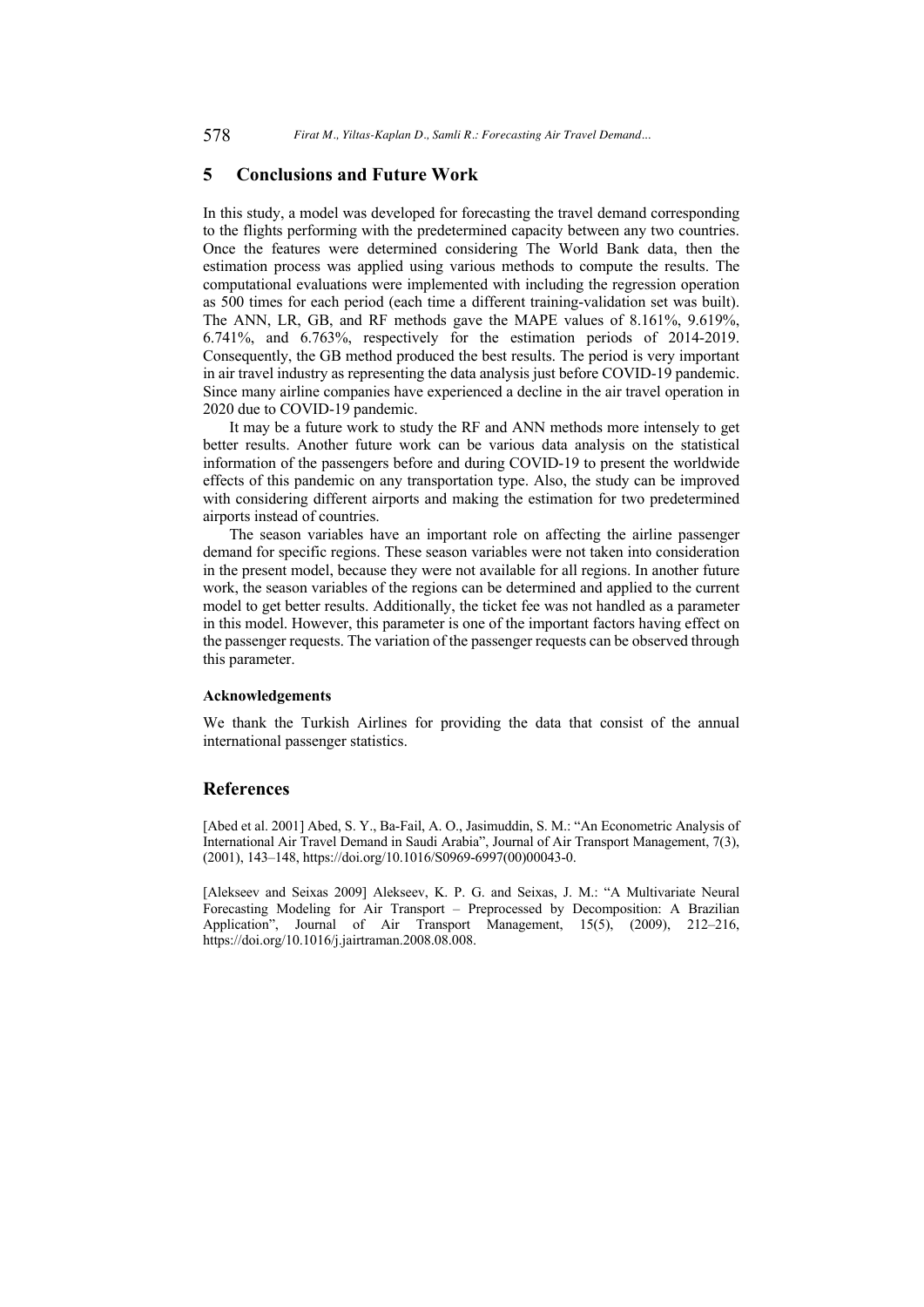[Ashiabor et al. 2007] Ashiabor, S., Baik, H., Trani, A.: "Logit Models for Forecasting Nationwide Intercity Travel Demand in the United States", Transportation Research Record: Journal of the Transportation Research Board,  $2007(1)$ ,  $(2007)$ ,  $1-12$ , https://doi.org/10.3141/2007-01.

[Ba-Fail et al. 2000] Ba-Fail, A. O., Abed, S. Y., Jasimuddin, S. M.: "The Determinants of Domestic Air Travel Demand in the Kingdom of Saudi Arabia", Journal of Air Transportation World Wide, 5(2), (2000), 72–86.

[Blinova 2007] Blinova, T. O.: "Analysis of Possibility of Using Neural Network to Forecast Passenger Traffic Flows in Russia", Aviation, 11(1), (2007), 28–34, https://doi.org/10.1080/16487788.2007.9635952.

[Boonekamp et al. 2018] Boonekamp, T., Zuidberg, J., Burghouwt, G.: "Determinants of Air Travel Demand: The Role of Low-Cost Carriers, Ethnic Links and Aviation-Dependent Employment", Transportation Research Part A: Policy and Practice, 112, (2018), 18–28, https://doi.org/10.1016/j.tra.2018.01.004.

[Brons et al. 2002] Brons, M., Pels, E., Nijkamp, P., Rietveld, P.: "Price Elasticities of Demand for Passenger Air Travel: A Meta-Analysis", Journal of Air Transport Management, 8(3), (2002), 165–175, https://doi.org/10.1016/S0969-6997(01)00050-3.

[Carson et al. 2011] Carson, R. T., Cenesizoglu, T., Parker, R.: "Forecasting (Aggregate) Demand for US Commercial Air Travel", International Journal of Forecasting, 27(3), (2011), 923–941, https://doi.org/10.1016/j.ijforecast.2010.02.010.

[Chang et al. 2019] Chang, Y. -C., Lee, W. -H., Wu, C. -H.: "Airline New Route Selection Using Compromise Programming - The Case of Taiwan-Europe", Journal of Air Transport Management, 76(C), (2019), 10–20, https://doi.org/10.1016/j.jairtraman.2019.01.012.

[Chang et al. 2017] Chang, Y. -C., Woon, H. K., Yen, J. -R., Hsu, C. -J.: "A Destination Selection Model for Long Haul Routes – The Case of Taiwan-US", Journal of Air Transport Management, 64(A), (2017), 60–67, https://doi.org/10.1016/j.jairtraman.2017.06.026.

[Chen and Guestrin 2016] Chen, T. and Guestrin, C.: "Xgboost: A Scalable Tree Boosting System", In Proc. 22nd ACM SIGKDD Int. Conf. on Knowledge Discovery and Data Mining, (2016), 785–794, https://doi.org/10.1145/2939672.2939785.

[Dantas et al. 2017] Dantas, T. M., Oliveira, F. L. C., Repolho, H. M. V.: "Air Transportation Demand Forecast Through Bagging Holt Winters Methods", Journal of Air Transport Management, 59, (2017), 116–123, https://doi.org/10.1016/j.jairtraman.2016.12.006.

[Deveci et al. 2017] Deveci, M., Cetin Demirel, N., Ahmetoğlu, E.: "Airline New Route Selection Based on Interval Type-2 Fuzzy MCDM: A Case Study of New Route Between Turkey- North American Region Destinations", Journal of Air Transport Management, 59, (2017), 83–99, https://doi.org/10.1016/j.jairtraman.2016.11.013.

[Doganis 2010] Doganis, R.: "Flying Off Course: Airline Economics and Marketing", Routledge.

[Erjongmanee and Kongsamutr 2018] Erjongmanee, S. and Kongsamutr, N.: "Air Passenger Estimation Using Gravity Model and Learning Approaches: Case Study of Thailand", In Proc. 5th Int. Conf. on Advanced Informatics: Concepts, Theory and Applications (ICAICTA), (2018), 36–41, 10.1109/ICAICTA.2018.8541335.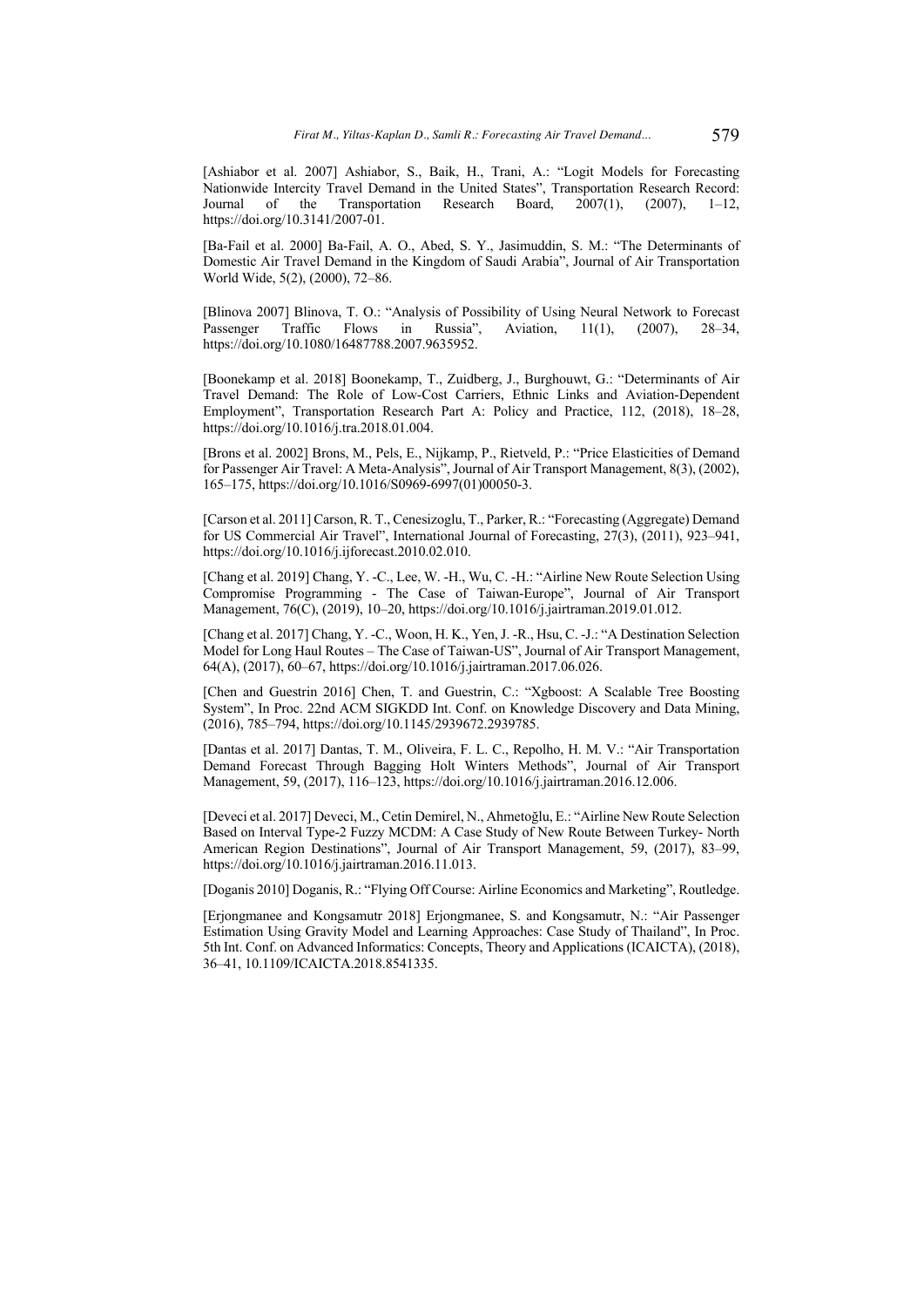[Gallego and Font 2020] Gallego, I. and Font, X.: "Changes in Air Passenger Demand as a Result of the COVID-19 Crisis: Using Big Data to Inform Tourism Policy", Journal of Sustainable Tourism, (2020), https://doi.org/10.1080/09669582.2020.1773476.

[Ghomi and Forghani 2016] Ghomi, S. M. T. F. and Forghani, K.: "Airline Passenger Forecasting Using Neural Networks and Box-Jenkins", In Proc. 12th Int. Conf. on Industrial Engineering (ICIE), (2016), 10–13, 10.1109/INDUSENG.2016.7519342.

[Jungmittag 2016] Jungmittag, A.: "Combination of Forecasts Across Estimation Windows: An Application to Air Travel Demand", Journal of Forecasting, 35(4), (2016), 373-380, https://doi.org/10.1002/for.2400.

[Koç and Arslan 2018] Koç, İ. and Arslan, E.: "Demand Forecasting for Domestic Air Transportation in Turkey Using Artificial Neural Networks", In Proc. 6th Int. Conf. on Control Engineering & Information Technology (CEIT), (2018), 1–6, 10.1109/CEIT.2018.8751869.

[Kopsch 2012] Kopsch, F.: "A Demand Model for Domestic Air Travel in Sweden", Journal of Air Transport Management, 20, (2012), 46–48, https://doi.org/10.1016/j.jairtraman.2011.11.006.

[Laik et al. 2014] Laik, M. N., Choy, M., Sen, P.: "Predicting Airline Passenger Load: A Case Study", In Proc. IEEE 16th Conference on Business Informatics, (2014), 33–38, 10.1109/CBI.2014.39.

[Li et al. 2014] Li, T., Baik, H., Spencer, T.: "An Optimization Model to Estimate the Air Travel Demand for the United States", In Proc. 2014 Integrated Communications, Navigation and Surveillance Conference (ICNS), (2014), E2-1-E2-11, 10.1109/ICNSurv.2014.6819985.

[Plakandaras et al. 2019] Plakandaras, V., Papadimitriou, T., Gogas, P.: "Forecasting Transportation Demand for the U.S. Market", Transportation Research Part A: Policy and Practice, 126, (2019), 195–214, https://doi.org/10.1016/j.tra.2019.06.008.

[Rumelhart et al. 1986] Rumelhart, D. E., Hinton, G. E., Williams, R. J.: "Learning Representations by Back-Propagating Errors", Nature, 323, (1986), 533–536.

[Schubert et al. 2020] Schubert, I., Sohre, A., Ströbel, M.: "The Role of Lifestyle, Quality of Life Preferences and Geographical Context in Personal Air Travel", Journal of Sustainable Tourism, 28(10), (2020), 1519-1550, https://doi.org/10.1080/09669582.2020.1745214.

[Shaw and Thomas 2006] Shaw, S. and Thomas, C.: "Discussion Note: Social and Cultural Dimensions of Air Travel Demand: Hyper-Mobility in the UK?", Journal of Sustainable Tourism, 14(2), (2006), 209-215, 10.1080/09669580608669053.

[Sivrikaya and Tunc 2013] Sivrikaya, O. and Tunc, E.: "Demand Forecasting for Domestic Air Transportation in Turkey", The Open Transportation Journal, 7(1), (2013), 20–26, 10.2174/1874447820130508001.

[Smyth and Pearce 2008] Smyth, M. and Pearce, B.: "IATA Economics Briefing No 9: Air Travel Demand"; [online] https://www.iata.org/en/iata-repository/publications/economic-reports/airtravel-demand/, (Accessed 20 January 2021).

[Srisaeng 2015] Srisaeng, P.: "Utilizing Advanced Modelling Approaches for Forecasting Air Travel Demand: A Case Study of Australia's Domestic Low Cost Carriers"; RMIT University, Doctoral Dissertation, RMIT University Theses and Dissertations Archive (2015), https://researchrepository.rmit.edu.au/discovery/fulldisplay/alma9921861869601341/61RMIT\_ INST:ResearchRepository?tags=scholar.

[Srisaeng et al. 2015] Srisaeng, P., Baxter, G., Richardson, S., Wild, G.: "A Forecasting Tool for Predicting Australia's Domestic Airline Passenger Demand Using a Genetic Algorithm", Journal of Aerospace Technology and Management, 7(4), (2015), 476–489.